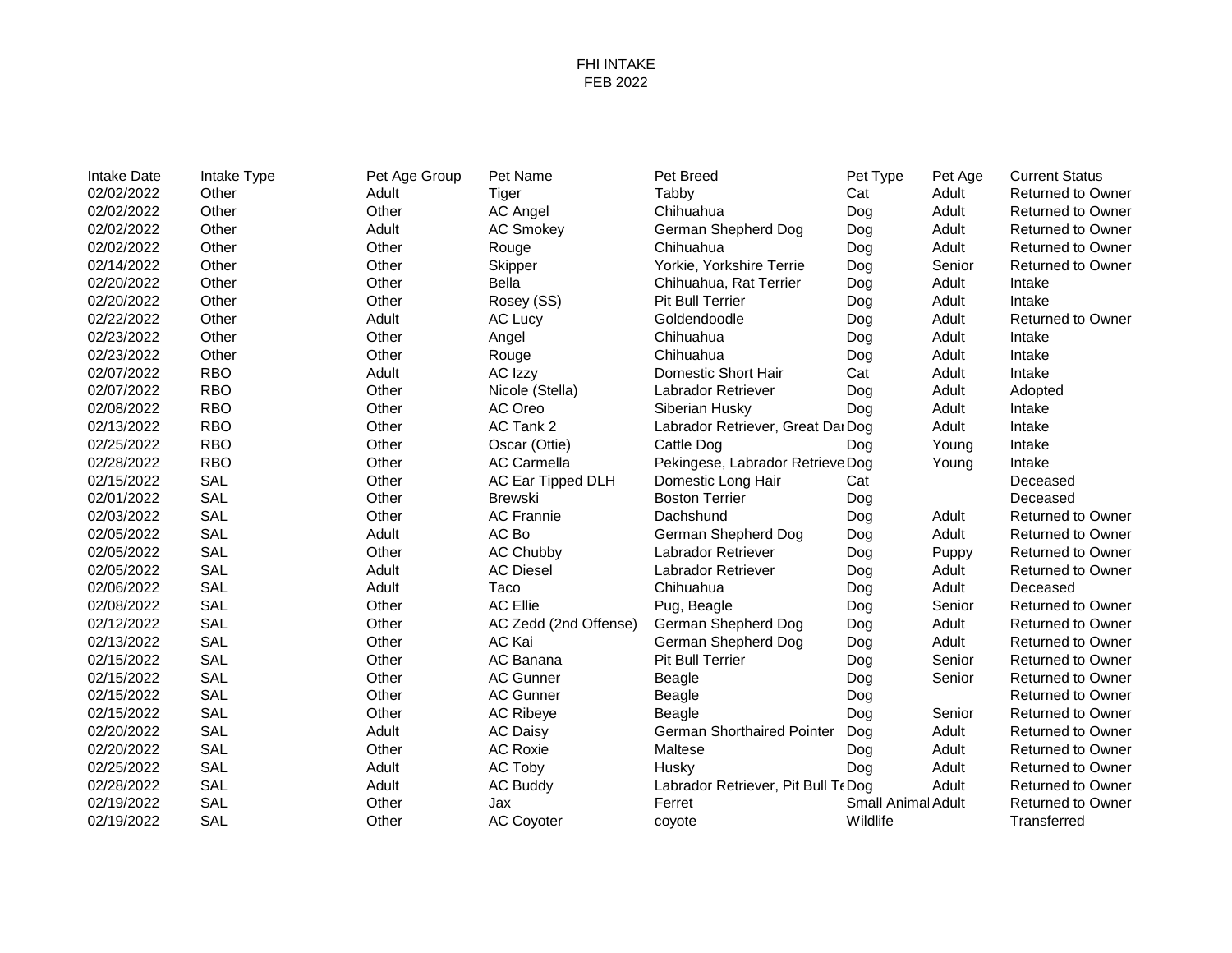## FHI INTAKE FEB 2022

| 02/05/2022     | Transferred In | Other  | Gracie    | Pomeranian | Dog                 |       | Adopted         |
|----------------|----------------|--------|-----------|------------|---------------------|-------|-----------------|
| 02/01/2022     | Transferred In | Other  | AC Stefan | Pomeranian | Dog                 | Adult | Foster to Adopt |
|                | Canine         | Feline | Sm Animal | R, A, F    | Wildlife/Farm Total |       |                 |
| <b>SAL</b>     |                |        |           |            |                     |       | 20              |
| <b>RBO</b>     |                |        |           |            |                     |       |                 |
| <b>BIC</b>     |                |        |           |            |                     |       |                 |
| LEO/Other      |                |        |           |            |                     |       | 10              |
| <b>TRFR IN</b> |                |        |           |            |                     |       |                 |
| <b>TOTAL</b>   |                | 33     |           |            |                     |       | 38              |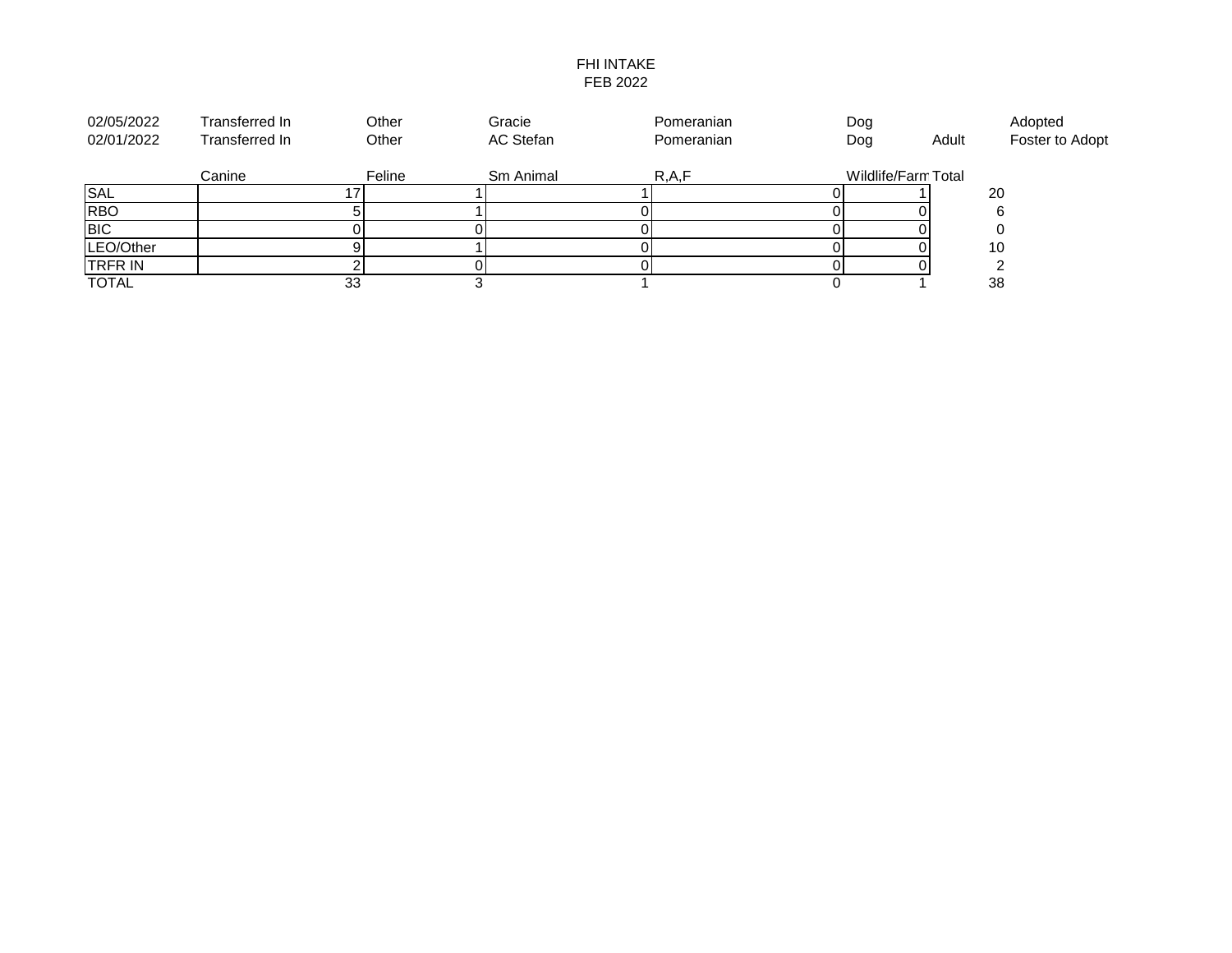| Pet Breed<br><b>Current Status</b><br>Your Care<br>Pet Name<br>Pet Type<br>Domestic Shorthair<br>11/27/2021<br>AC Cupid (OS)<br>Available<br>Cat<br>Domestic Short Hair<br>Cat<br>09/20/2021<br><b>AC Fiona</b><br>Available<br>AC Ruby<br>Domestic Short Hair<br>Available<br>Cat<br>01/13/2022<br>Domestic Shorthair, Tabby<br>Cat<br>07/19/2021<br>A/C Snickers<br>Available<br>Cat<br><b>AC Webber</b><br>Domestic Short Hair<br>Available<br>06/16/2021<br>AC Arya Mae<br>Cane Corso, American Bulldog<br>Available<br>12/04/2021<br>Dog<br><b>AC Asher</b><br>Available<br>11/27/2021<br>Husky, Akita<br>Dog<br>AC Aspen<br>Blue Heeler, Australian Shepherd<br>Available<br>10/16/2021<br>Dog<br><b>AC Rosie</b><br><b>Pit Bull Terrier</b><br>Available<br>03/06/2021<br>Dog<br>AC Spot<br>Border Collie, Border Terrier<br>Available<br>01/20/2022<br>Dog<br>AC Stefan<br>Pomeranian<br>Available<br>02/01/2022<br>Dog<br><b>Pit Bull Terrier</b><br>Available<br>Dakota (KJ)<br>Dog<br>11/16/2020<br>Tank<br>Pit Bull Terrier, Husky<br>Available<br>01/08/2021<br>Dog<br>AC Bean<br>Available<br><b>SA</b><br>12/06/2021<br>Guinea Pig<br><b>SA</b><br>AC Cocoa<br>Guinea Pig<br>12/06/2021<br>Available<br><b>SA</b><br>AC Reba<br>Available<br>10/01/2021<br>Guinea Pig<br><b>SA</b><br><b>AC Splinter</b><br>Rat<br>Available<br>07/23/2021<br><b>AC Blue</b><br>Domestic Short Hair<br>Cat<br>09/11/2021<br>Fostered<br>AC Cosmo<br>Domestic Short Hair<br>Cat<br>06/04/2021<br>Fostered<br>Domestic Short Hair<br>Cat<br>11/03/2021<br><b>AC Count Chocula</b><br>Fostered<br>Cat<br>05/04/2021<br><b>AC Darcy</b><br>Tortoiseshell, Tabby<br>Fostered<br>Cat<br><b>AC Kalliope</b><br>Domestic Short Hair<br>Fostered<br>12/10/2021<br><b>AC Lila BIC</b><br>Domestic Short Hair<br>Cat<br>09/11/2021<br>Fostered<br>Domestic Short Hair<br>Cat<br><b>AC Marshmellow</b><br>11/02/2021<br>Fostered<br>Cat<br>AC Piper (viper)<br>Domestic Shorthair<br>Fostered<br>04/30/2021<br>Domestic Shorthair<br>Cat<br>04/20/2021<br>AC Skittles (Luna)<br>Fostered<br>Cat<br>AC Sophia<br>Siamese<br>05/21/2021<br>Fostered<br><b>AC Tabasco</b><br>Cat<br>Domestic Shorthair, Tabby<br>09/28/2021<br>Fostered<br><b>AC Violet</b><br>Domestic Short Hair<br>Cat<br>09/11/2021<br>Fostered<br><b>AC Axel</b><br><b>Mastiff</b><br>11/23/2021<br>Fostered<br>Dog<br><b>AC Katie</b><br>01/06/2022<br>Husky, Pointer<br>Fostered<br>Dog<br><b>AC Kevin</b><br>Yorkie, Yorkshire Terrie<br>11/14/2021<br>Fostered<br>Dog<br>10/20/2021<br>AC Maggie<br>Brittany<br>Fostered<br>Dog<br>01/20/2021<br>Diva<br>Yorkie, Yorkshire Terrie, Poodles (All Tyr Fostered<br>Dog<br>Gertrude<br>Boxer<br>09/17/2021<br>Fostered<br>Dog<br>Poodle (Miniature)<br>11/14/2021<br>Micah<br>Fostered<br>Dog |  |  | Date Pet |
|----------------------------------------------------------------------------------------------------------------------------------------------------------------------------------------------------------------------------------------------------------------------------------------------------------------------------------------------------------------------------------------------------------------------------------------------------------------------------------------------------------------------------------------------------------------------------------------------------------------------------------------------------------------------------------------------------------------------------------------------------------------------------------------------------------------------------------------------------------------------------------------------------------------------------------------------------------------------------------------------------------------------------------------------------------------------------------------------------------------------------------------------------------------------------------------------------------------------------------------------------------------------------------------------------------------------------------------------------------------------------------------------------------------------------------------------------------------------------------------------------------------------------------------------------------------------------------------------------------------------------------------------------------------------------------------------------------------------------------------------------------------------------------------------------------------------------------------------------------------------------------------------------------------------------------------------------------------------------------------------------------------------------------------------------------------------------------------------------------------------------------------------------------------------------------------------------------------------------------------------------------------------------------------------------------------------------------------------------------------------------------------------------------------------------------------------------------------------------------------------------------------------------------------------------------------------------------------------------------------------------------------------------------------------------------------------------------------------------------------------------------------------------------------------------|--|--|----------|
|                                                                                                                                                                                                                                                                                                                                                                                                                                                                                                                                                                                                                                                                                                                                                                                                                                                                                                                                                                                                                                                                                                                                                                                                                                                                                                                                                                                                                                                                                                                                                                                                                                                                                                                                                                                                                                                                                                                                                                                                                                                                                                                                                                                                                                                                                                                                                                                                                                                                                                                                                                                                                                                                                                                                                                                                    |  |  | Entered  |
|                                                                                                                                                                                                                                                                                                                                                                                                                                                                                                                                                                                                                                                                                                                                                                                                                                                                                                                                                                                                                                                                                                                                                                                                                                                                                                                                                                                                                                                                                                                                                                                                                                                                                                                                                                                                                                                                                                                                                                                                                                                                                                                                                                                                                                                                                                                                                                                                                                                                                                                                                                                                                                                                                                                                                                                                    |  |  |          |
|                                                                                                                                                                                                                                                                                                                                                                                                                                                                                                                                                                                                                                                                                                                                                                                                                                                                                                                                                                                                                                                                                                                                                                                                                                                                                                                                                                                                                                                                                                                                                                                                                                                                                                                                                                                                                                                                                                                                                                                                                                                                                                                                                                                                                                                                                                                                                                                                                                                                                                                                                                                                                                                                                                                                                                                                    |  |  |          |
|                                                                                                                                                                                                                                                                                                                                                                                                                                                                                                                                                                                                                                                                                                                                                                                                                                                                                                                                                                                                                                                                                                                                                                                                                                                                                                                                                                                                                                                                                                                                                                                                                                                                                                                                                                                                                                                                                                                                                                                                                                                                                                                                                                                                                                                                                                                                                                                                                                                                                                                                                                                                                                                                                                                                                                                                    |  |  |          |
|                                                                                                                                                                                                                                                                                                                                                                                                                                                                                                                                                                                                                                                                                                                                                                                                                                                                                                                                                                                                                                                                                                                                                                                                                                                                                                                                                                                                                                                                                                                                                                                                                                                                                                                                                                                                                                                                                                                                                                                                                                                                                                                                                                                                                                                                                                                                                                                                                                                                                                                                                                                                                                                                                                                                                                                                    |  |  |          |
|                                                                                                                                                                                                                                                                                                                                                                                                                                                                                                                                                                                                                                                                                                                                                                                                                                                                                                                                                                                                                                                                                                                                                                                                                                                                                                                                                                                                                                                                                                                                                                                                                                                                                                                                                                                                                                                                                                                                                                                                                                                                                                                                                                                                                                                                                                                                                                                                                                                                                                                                                                                                                                                                                                                                                                                                    |  |  |          |
|                                                                                                                                                                                                                                                                                                                                                                                                                                                                                                                                                                                                                                                                                                                                                                                                                                                                                                                                                                                                                                                                                                                                                                                                                                                                                                                                                                                                                                                                                                                                                                                                                                                                                                                                                                                                                                                                                                                                                                                                                                                                                                                                                                                                                                                                                                                                                                                                                                                                                                                                                                                                                                                                                                                                                                                                    |  |  |          |
|                                                                                                                                                                                                                                                                                                                                                                                                                                                                                                                                                                                                                                                                                                                                                                                                                                                                                                                                                                                                                                                                                                                                                                                                                                                                                                                                                                                                                                                                                                                                                                                                                                                                                                                                                                                                                                                                                                                                                                                                                                                                                                                                                                                                                                                                                                                                                                                                                                                                                                                                                                                                                                                                                                                                                                                                    |  |  |          |
|                                                                                                                                                                                                                                                                                                                                                                                                                                                                                                                                                                                                                                                                                                                                                                                                                                                                                                                                                                                                                                                                                                                                                                                                                                                                                                                                                                                                                                                                                                                                                                                                                                                                                                                                                                                                                                                                                                                                                                                                                                                                                                                                                                                                                                                                                                                                                                                                                                                                                                                                                                                                                                                                                                                                                                                                    |  |  |          |
|                                                                                                                                                                                                                                                                                                                                                                                                                                                                                                                                                                                                                                                                                                                                                                                                                                                                                                                                                                                                                                                                                                                                                                                                                                                                                                                                                                                                                                                                                                                                                                                                                                                                                                                                                                                                                                                                                                                                                                                                                                                                                                                                                                                                                                                                                                                                                                                                                                                                                                                                                                                                                                                                                                                                                                                                    |  |  |          |
|                                                                                                                                                                                                                                                                                                                                                                                                                                                                                                                                                                                                                                                                                                                                                                                                                                                                                                                                                                                                                                                                                                                                                                                                                                                                                                                                                                                                                                                                                                                                                                                                                                                                                                                                                                                                                                                                                                                                                                                                                                                                                                                                                                                                                                                                                                                                                                                                                                                                                                                                                                                                                                                                                                                                                                                                    |  |  |          |
|                                                                                                                                                                                                                                                                                                                                                                                                                                                                                                                                                                                                                                                                                                                                                                                                                                                                                                                                                                                                                                                                                                                                                                                                                                                                                                                                                                                                                                                                                                                                                                                                                                                                                                                                                                                                                                                                                                                                                                                                                                                                                                                                                                                                                                                                                                                                                                                                                                                                                                                                                                                                                                                                                                                                                                                                    |  |  |          |
|                                                                                                                                                                                                                                                                                                                                                                                                                                                                                                                                                                                                                                                                                                                                                                                                                                                                                                                                                                                                                                                                                                                                                                                                                                                                                                                                                                                                                                                                                                                                                                                                                                                                                                                                                                                                                                                                                                                                                                                                                                                                                                                                                                                                                                                                                                                                                                                                                                                                                                                                                                                                                                                                                                                                                                                                    |  |  |          |
|                                                                                                                                                                                                                                                                                                                                                                                                                                                                                                                                                                                                                                                                                                                                                                                                                                                                                                                                                                                                                                                                                                                                                                                                                                                                                                                                                                                                                                                                                                                                                                                                                                                                                                                                                                                                                                                                                                                                                                                                                                                                                                                                                                                                                                                                                                                                                                                                                                                                                                                                                                                                                                                                                                                                                                                                    |  |  |          |
|                                                                                                                                                                                                                                                                                                                                                                                                                                                                                                                                                                                                                                                                                                                                                                                                                                                                                                                                                                                                                                                                                                                                                                                                                                                                                                                                                                                                                                                                                                                                                                                                                                                                                                                                                                                                                                                                                                                                                                                                                                                                                                                                                                                                                                                                                                                                                                                                                                                                                                                                                                                                                                                                                                                                                                                                    |  |  |          |
|                                                                                                                                                                                                                                                                                                                                                                                                                                                                                                                                                                                                                                                                                                                                                                                                                                                                                                                                                                                                                                                                                                                                                                                                                                                                                                                                                                                                                                                                                                                                                                                                                                                                                                                                                                                                                                                                                                                                                                                                                                                                                                                                                                                                                                                                                                                                                                                                                                                                                                                                                                                                                                                                                                                                                                                                    |  |  |          |
|                                                                                                                                                                                                                                                                                                                                                                                                                                                                                                                                                                                                                                                                                                                                                                                                                                                                                                                                                                                                                                                                                                                                                                                                                                                                                                                                                                                                                                                                                                                                                                                                                                                                                                                                                                                                                                                                                                                                                                                                                                                                                                                                                                                                                                                                                                                                                                                                                                                                                                                                                                                                                                                                                                                                                                                                    |  |  |          |
|                                                                                                                                                                                                                                                                                                                                                                                                                                                                                                                                                                                                                                                                                                                                                                                                                                                                                                                                                                                                                                                                                                                                                                                                                                                                                                                                                                                                                                                                                                                                                                                                                                                                                                                                                                                                                                                                                                                                                                                                                                                                                                                                                                                                                                                                                                                                                                                                                                                                                                                                                                                                                                                                                                                                                                                                    |  |  |          |
|                                                                                                                                                                                                                                                                                                                                                                                                                                                                                                                                                                                                                                                                                                                                                                                                                                                                                                                                                                                                                                                                                                                                                                                                                                                                                                                                                                                                                                                                                                                                                                                                                                                                                                                                                                                                                                                                                                                                                                                                                                                                                                                                                                                                                                                                                                                                                                                                                                                                                                                                                                                                                                                                                                                                                                                                    |  |  |          |
|                                                                                                                                                                                                                                                                                                                                                                                                                                                                                                                                                                                                                                                                                                                                                                                                                                                                                                                                                                                                                                                                                                                                                                                                                                                                                                                                                                                                                                                                                                                                                                                                                                                                                                                                                                                                                                                                                                                                                                                                                                                                                                                                                                                                                                                                                                                                                                                                                                                                                                                                                                                                                                                                                                                                                                                                    |  |  |          |
|                                                                                                                                                                                                                                                                                                                                                                                                                                                                                                                                                                                                                                                                                                                                                                                                                                                                                                                                                                                                                                                                                                                                                                                                                                                                                                                                                                                                                                                                                                                                                                                                                                                                                                                                                                                                                                                                                                                                                                                                                                                                                                                                                                                                                                                                                                                                                                                                                                                                                                                                                                                                                                                                                                                                                                                                    |  |  |          |
|                                                                                                                                                                                                                                                                                                                                                                                                                                                                                                                                                                                                                                                                                                                                                                                                                                                                                                                                                                                                                                                                                                                                                                                                                                                                                                                                                                                                                                                                                                                                                                                                                                                                                                                                                                                                                                                                                                                                                                                                                                                                                                                                                                                                                                                                                                                                                                                                                                                                                                                                                                                                                                                                                                                                                                                                    |  |  |          |
|                                                                                                                                                                                                                                                                                                                                                                                                                                                                                                                                                                                                                                                                                                                                                                                                                                                                                                                                                                                                                                                                                                                                                                                                                                                                                                                                                                                                                                                                                                                                                                                                                                                                                                                                                                                                                                                                                                                                                                                                                                                                                                                                                                                                                                                                                                                                                                                                                                                                                                                                                                                                                                                                                                                                                                                                    |  |  |          |
|                                                                                                                                                                                                                                                                                                                                                                                                                                                                                                                                                                                                                                                                                                                                                                                                                                                                                                                                                                                                                                                                                                                                                                                                                                                                                                                                                                                                                                                                                                                                                                                                                                                                                                                                                                                                                                                                                                                                                                                                                                                                                                                                                                                                                                                                                                                                                                                                                                                                                                                                                                                                                                                                                                                                                                                                    |  |  |          |
|                                                                                                                                                                                                                                                                                                                                                                                                                                                                                                                                                                                                                                                                                                                                                                                                                                                                                                                                                                                                                                                                                                                                                                                                                                                                                                                                                                                                                                                                                                                                                                                                                                                                                                                                                                                                                                                                                                                                                                                                                                                                                                                                                                                                                                                                                                                                                                                                                                                                                                                                                                                                                                                                                                                                                                                                    |  |  |          |
|                                                                                                                                                                                                                                                                                                                                                                                                                                                                                                                                                                                                                                                                                                                                                                                                                                                                                                                                                                                                                                                                                                                                                                                                                                                                                                                                                                                                                                                                                                                                                                                                                                                                                                                                                                                                                                                                                                                                                                                                                                                                                                                                                                                                                                                                                                                                                                                                                                                                                                                                                                                                                                                                                                                                                                                                    |  |  |          |
|                                                                                                                                                                                                                                                                                                                                                                                                                                                                                                                                                                                                                                                                                                                                                                                                                                                                                                                                                                                                                                                                                                                                                                                                                                                                                                                                                                                                                                                                                                                                                                                                                                                                                                                                                                                                                                                                                                                                                                                                                                                                                                                                                                                                                                                                                                                                                                                                                                                                                                                                                                                                                                                                                                                                                                                                    |  |  |          |
|                                                                                                                                                                                                                                                                                                                                                                                                                                                                                                                                                                                                                                                                                                                                                                                                                                                                                                                                                                                                                                                                                                                                                                                                                                                                                                                                                                                                                                                                                                                                                                                                                                                                                                                                                                                                                                                                                                                                                                                                                                                                                                                                                                                                                                                                                                                                                                                                                                                                                                                                                                                                                                                                                                                                                                                                    |  |  |          |
|                                                                                                                                                                                                                                                                                                                                                                                                                                                                                                                                                                                                                                                                                                                                                                                                                                                                                                                                                                                                                                                                                                                                                                                                                                                                                                                                                                                                                                                                                                                                                                                                                                                                                                                                                                                                                                                                                                                                                                                                                                                                                                                                                                                                                                                                                                                                                                                                                                                                                                                                                                                                                                                                                                                                                                                                    |  |  |          |
|                                                                                                                                                                                                                                                                                                                                                                                                                                                                                                                                                                                                                                                                                                                                                                                                                                                                                                                                                                                                                                                                                                                                                                                                                                                                                                                                                                                                                                                                                                                                                                                                                                                                                                                                                                                                                                                                                                                                                                                                                                                                                                                                                                                                                                                                                                                                                                                                                                                                                                                                                                                                                                                                                                                                                                                                    |  |  |          |
|                                                                                                                                                                                                                                                                                                                                                                                                                                                                                                                                                                                                                                                                                                                                                                                                                                                                                                                                                                                                                                                                                                                                                                                                                                                                                                                                                                                                                                                                                                                                                                                                                                                                                                                                                                                                                                                                                                                                                                                                                                                                                                                                                                                                                                                                                                                                                                                                                                                                                                                                                                                                                                                                                                                                                                                                    |  |  |          |
|                                                                                                                                                                                                                                                                                                                                                                                                                                                                                                                                                                                                                                                                                                                                                                                                                                                                                                                                                                                                                                                                                                                                                                                                                                                                                                                                                                                                                                                                                                                                                                                                                                                                                                                                                                                                                                                                                                                                                                                                                                                                                                                                                                                                                                                                                                                                                                                                                                                                                                                                                                                                                                                                                                                                                                                                    |  |  |          |
|                                                                                                                                                                                                                                                                                                                                                                                                                                                                                                                                                                                                                                                                                                                                                                                                                                                                                                                                                                                                                                                                                                                                                                                                                                                                                                                                                                                                                                                                                                                                                                                                                                                                                                                                                                                                                                                                                                                                                                                                                                                                                                                                                                                                                                                                                                                                                                                                                                                                                                                                                                                                                                                                                                                                                                                                    |  |  |          |
|                                                                                                                                                                                                                                                                                                                                                                                                                                                                                                                                                                                                                                                                                                                                                                                                                                                                                                                                                                                                                                                                                                                                                                                                                                                                                                                                                                                                                                                                                                                                                                                                                                                                                                                                                                                                                                                                                                                                                                                                                                                                                                                                                                                                                                                                                                                                                                                                                                                                                                                                                                                                                                                                                                                                                                                                    |  |  |          |
|                                                                                                                                                                                                                                                                                                                                                                                                                                                                                                                                                                                                                                                                                                                                                                                                                                                                                                                                                                                                                                                                                                                                                                                                                                                                                                                                                                                                                                                                                                                                                                                                                                                                                                                                                                                                                                                                                                                                                                                                                                                                                                                                                                                                                                                                                                                                                                                                                                                                                                                                                                                                                                                                                                                                                                                                    |  |  |          |
|                                                                                                                                                                                                                                                                                                                                                                                                                                                                                                                                                                                                                                                                                                                                                                                                                                                                                                                                                                                                                                                                                                                                                                                                                                                                                                                                                                                                                                                                                                                                                                                                                                                                                                                                                                                                                                                                                                                                                                                                                                                                                                                                                                                                                                                                                                                                                                                                                                                                                                                                                                                                                                                                                                                                                                                                    |  |  |          |
|                                                                                                                                                                                                                                                                                                                                                                                                                                                                                                                                                                                                                                                                                                                                                                                                                                                                                                                                                                                                                                                                                                                                                                                                                                                                                                                                                                                                                                                                                                                                                                                                                                                                                                                                                                                                                                                                                                                                                                                                                                                                                                                                                                                                                                                                                                                                                                                                                                                                                                                                                                                                                                                                                                                                                                                                    |  |  |          |
|                                                                                                                                                                                                                                                                                                                                                                                                                                                                                                                                                                                                                                                                                                                                                                                                                                                                                                                                                                                                                                                                                                                                                                                                                                                                                                                                                                                                                                                                                                                                                                                                                                                                                                                                                                                                                                                                                                                                                                                                                                                                                                                                                                                                                                                                                                                                                                                                                                                                                                                                                                                                                                                                                                                                                                                                    |  |  |          |
| Yorkie, Yorkshire Terrie<br>11/14/2021<br>Sage<br>Fostered<br>Dog                                                                                                                                                                                                                                                                                                                                                                                                                                                                                                                                                                                                                                                                                                                                                                                                                                                                                                                                                                                                                                                                                                                                                                                                                                                                                                                                                                                                                                                                                                                                                                                                                                                                                                                                                                                                                                                                                                                                                                                                                                                                                                                                                                                                                                                                                                                                                                                                                                                                                                                                                                                                                                                                                                                                  |  |  |          |
| Sheldon (Oliver)<br><b>Mixed Breed</b><br>09/10/2020<br>Fostered<br>Dog                                                                                                                                                                                                                                                                                                                                                                                                                                                                                                                                                                                                                                                                                                                                                                                                                                                                                                                                                                                                                                                                                                                                                                                                                                                                                                                                                                                                                                                                                                                                                                                                                                                                                                                                                                                                                                                                                                                                                                                                                                                                                                                                                                                                                                                                                                                                                                                                                                                                                                                                                                                                                                                                                                                            |  |  |          |
| <b>SA</b><br><b>AC Twinkie</b><br>11/28/2021<br>Guinea Pig<br>Fostered                                                                                                                                                                                                                                                                                                                                                                                                                                                                                                                                                                                                                                                                                                                                                                                                                                                                                                                                                                                                                                                                                                                                                                                                                                                                                                                                                                                                                                                                                                                                                                                                                                                                                                                                                                                                                                                                                                                                                                                                                                                                                                                                                                                                                                                                                                                                                                                                                                                                                                                                                                                                                                                                                                                             |  |  |          |
| <b>AC Tristan</b><br>Domestic Short Hair<br>Cat<br>10/08/2021<br>Fostered - Hold                                                                                                                                                                                                                                                                                                                                                                                                                                                                                                                                                                                                                                                                                                                                                                                                                                                                                                                                                                                                                                                                                                                                                                                                                                                                                                                                                                                                                                                                                                                                                                                                                                                                                                                                                                                                                                                                                                                                                                                                                                                                                                                                                                                                                                                                                                                                                                                                                                                                                                                                                                                                                                                                                                                   |  |  |          |
| <b>RAP</b><br>05/27/2021<br>AC Beardie 5 (FPD210912) copy #4<br><b>Bearded Dragon</b><br>Fostered - Hold                                                                                                                                                                                                                                                                                                                                                                                                                                                                                                                                                                                                                                                                                                                                                                                                                                                                                                                                                                                                                                                                                                                                                                                                                                                                                                                                                                                                                                                                                                                                                                                                                                                                                                                                                                                                                                                                                                                                                                                                                                                                                                                                                                                                                                                                                                                                                                                                                                                                                                                                                                                                                                                                                           |  |  |          |
| <b>AC Riley</b><br><b>Cavalier King Charles Spaniel</b><br>FTA<br>Dog<br>11/17/2021                                                                                                                                                                                                                                                                                                                                                                                                                                                                                                                                                                                                                                                                                                                                                                                                                                                                                                                                                                                                                                                                                                                                                                                                                                                                                                                                                                                                                                                                                                                                                                                                                                                                                                                                                                                                                                                                                                                                                                                                                                                                                                                                                                                                                                                                                                                                                                                                                                                                                                                                                                                                                                                                                                                |  |  |          |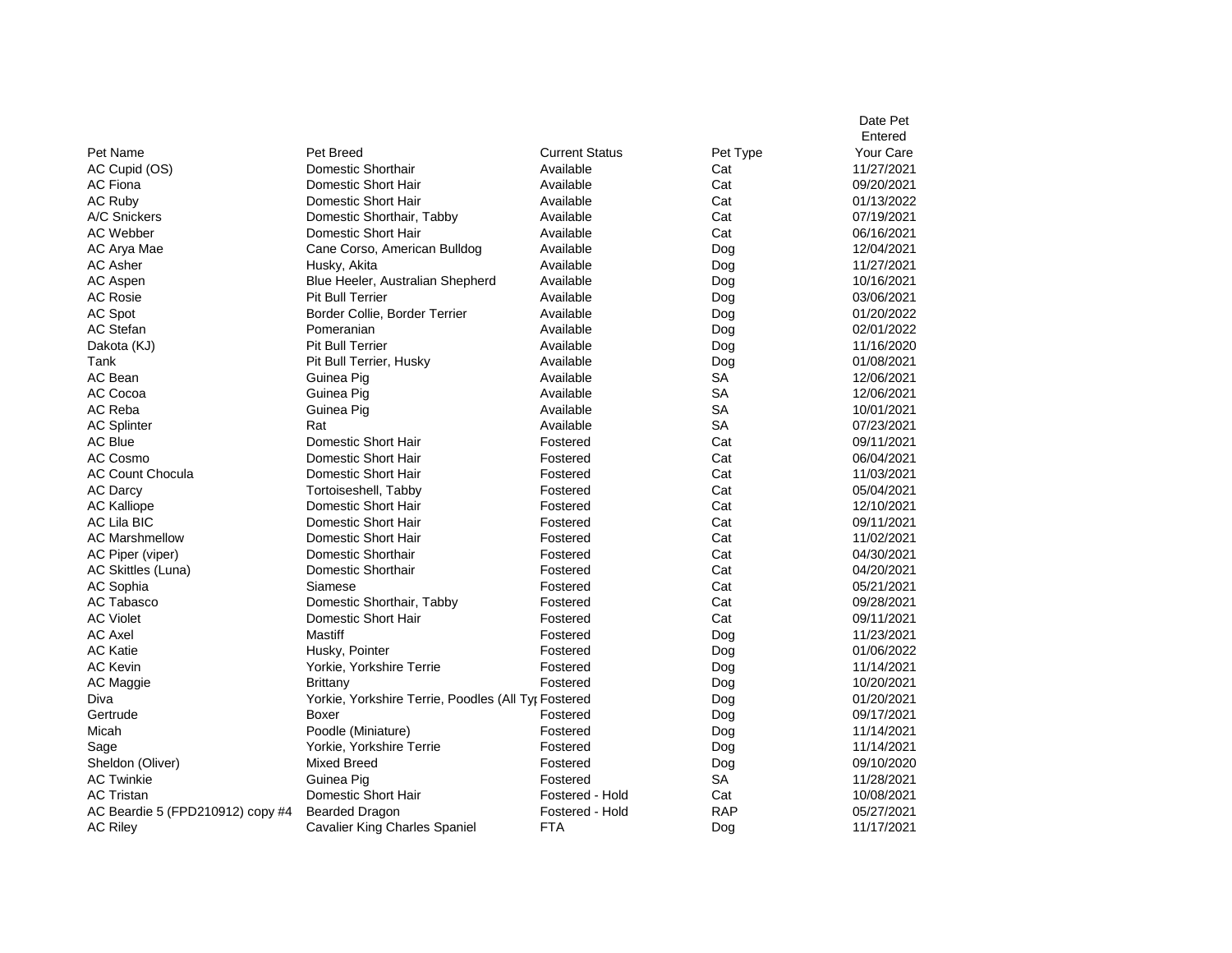| AC Chaos (Western Dr)                   | Tabby, Domestic Short Hair    | <b>FTA</b> | Cat | 08/11/2021 |
|-----------------------------------------|-------------------------------|------------|-----|------------|
| <b>AC Cooter</b>                        | Tabby, Domestic Shorthair     | <b>FTA</b> | Cat | 08/11/2021 |
| AC Daphne                               | Domestic Long Hair            | <b>FTA</b> | Cat | 11/30/2021 |
| AC Dudley (Freddy)                      | Domestic Short Hair           | <b>FTA</b> | Cat | 06/04/2021 |
| <b>AC Harley</b>                        | Domestic Short Hair           | <b>FTA</b> | Cat | 11/16/2021 |
| AC Indy                                 | Domestic Longhair             | <b>FTA</b> | Cat | 01/12/2022 |
| <b>AC Levi</b>                          | Domestic Shorthair, Tabby     | <b>FTA</b> | Cat | 07/19/2021 |
| <b>AC Lilly</b>                         | Tabby, Domestic Short Hair    | <b>FTA</b> | Cat | 08/11/2021 |
| AC Poppy (Hardee's)                     | Domestic Mediumhair, Calico   | <b>FTA</b> | Cat | 06/19/2021 |
| AC Ramona                               | Domestic Shorthair            | <b>FTA</b> | Cat | 09/20/2021 |
| <b>AC Sunny</b>                         | Siamese                       | <b>FTA</b> | Cat | 01/12/2022 |
| <b>AC Brutus</b>                        | Boxer                         | <b>FTA</b> | Dog | 12/14/2021 |
| <b>AC Daisey</b>                        | German Shepherd Dog, Beagle   | <b>FTA</b> | Dog | 10/30/2021 |
| AC Gracie                               | Pembroke Welsh Corgi          | <b>FTA</b> | Dog | 10/12/2021 |
| <b>AC Macie</b>                         | Terriers (Small)              | <b>FTA</b> | Dog | 10/07/2021 |
| AC Milo                                 | German Shepherd Dog           | <b>FTA</b> | Dog | 01/12/2022 |
| <b>AC Opal</b>                          | Poodle (Miniature)            | <b>FTA</b> | Dog | 11/14/2021 |
| AC Yoda                                 | Chihuahua                     | <b>FTA</b> | Dog | 10/17/2021 |
| AC Zoey                                 | Chihuahua                     | <b>FTA</b> | Dog | 10/30/2021 |
| Chinco (Harley)                         | Terrier (Unknown Type, Small) | <b>FTA</b> | Dog | 07/16/2021 |
| Gracie                                  | Pomeranian                    | <b>FTA</b> | Dog | 02/05/2022 |
| Nash fka Jacks                          | Pembroke Welsh Corgi          | <b>FTA</b> | Dog | 10/12/2021 |
| Alice                                   | American                      | <b>FTA</b> | SA  | 08/06/2021 |
| AC Ace                                  | Rottweiler                    | Hold       | Dog | 06/10/2021 |
| <b>AC Adolph</b>                        | Domestic Short Hair           | Intake     | Cat | 09/08/2021 |
| <b>AC Grommet</b>                       | Domestic Shorthair            | Intake     | Cat | 01/04/2022 |
| AC Haze                                 | Domestic Short Hair           | Intake     | Cat | 10/02/2021 |
| AC Ivy                                  | Domestic Short Hair           | Intake     | Cat | 09/29/2021 |
| <b>AC Lucy</b>                          | Domestic Short Hair           | Intake     | Cat | 10/24/2021 |
| AC Mac                                  | Tabby                         | Intake     | Cat | 11/16/2021 |
| <b>AC Marlin</b>                        | Domestic Short Hair           | Intake     | Cat | 10/15/2021 |
| AC Mavis (West 23rd by Airport)         | Domestic Short Hair           | Intake     | Cat | 12/06/2021 |
| <b>AC Phoebe</b>                        | Domestic Short Hair           | Intake     | Cat | 11/28/2021 |
| AC Topaz                                | Tabby, Tortoiseshell          | Intake     | Cat | 12/06/2021 |
| AC Tyson                                | Domestic Short Hair           | Intake     | Cat | 11/03/2021 |
| AC Wanda                                | Domestic Long Hair            | Intake     | Cat | 10/12/2021 |
| <b>AC Whitney</b>                       | Tabby                         | Intake     | Cat | 10/29/2021 |
| <b>AC Willow</b>                        | Domestic Shorthair            | Intake     | Cat | 09/29/2021 |
| Izzy (SS)                               | Domestic Short Hair           | Intake     | Cat | 01/02/2022 |
| Tiger                                   | Tabby                         | Intake     | Cat | 02/02/2022 |
| <b>AC Angel</b>                         | Chihuahua                     | Intake     | Dog | 02/02/2022 |
| AC Baker                                | Staffordshire Bull Terrier    | Intake     | Dog | 09/16/2021 |
| AC Blue (2nd Offense) (BITE HOLD) Husky |                               | Intake     | Dog | 01/21/2022 |
| <b>AC Cooper</b>                        | Pit Bull Terrier              | Intake     | Dog | 02/05/2022 |
| Angel                                   | Chihuahua                     | Intake     | Dog | 2/22/2022  |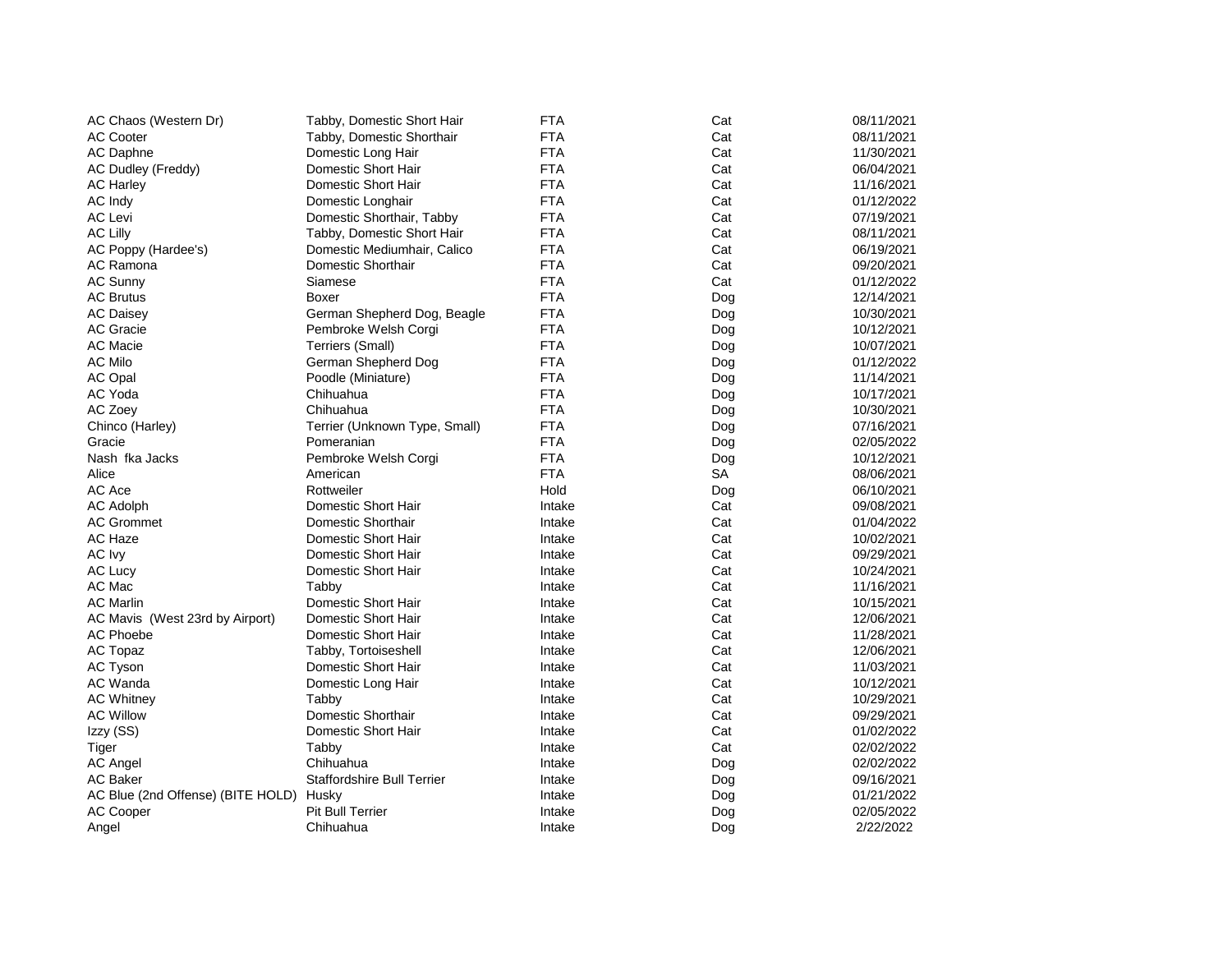| AC Rouge                                               | Chihuahua                       | Intake | Dog       | 2/22/2022  |
|--------------------------------------------------------|---------------------------------|--------|-----------|------------|
| <b>AC Dalilah</b>                                      | Shiba Inu                       | Intake | Dog       | 01/26/2022 |
| <b>AC Denver</b>                                       | <b>Blue Heeler</b>              | Intake | Dog       | 10/16/2021 |
| AC Karma (Sinclair Military & Clarmar Pit Bull Terrier |                                 | Intake | Dog       | 11/04/2021 |
| <b>AC Larry</b>                                        | Chihuahua                       | Intake | Dog       | 11/12/2021 |
| AC Max                                                 | Chihuahua                       | Intake | Dog       | 01/26/2022 |
| AC Oliver (Taz)                                        | Lhasa Apso                      | Intake | Dog       | 10/12/2021 |
| AC Oreo                                                | Siberian Husky                  | Intake | Dog       | 02/08/2022 |
| AC Rex                                                 | <b>Pit Bull Terrier</b>         | Intake | Dog       | 10/18/2021 |
| AC Rocky (Rowdy)                                       | Alaskan Malamute                | Intake | Dog       | 01/16/2022 |
| AC Romeo                                               | Labrador Retriever              | Intake | Dog       | 11/01/2021 |
| AC Rory (OS)                                           | Dalmatian, Hound (Unknown Type) | Intake | Dog       | 01/26/2022 |
| <b>AC Roxie</b>                                        | Maltese                         | Intake | Dog       | 02/20/2022 |
| <b>AC Rusty</b>                                        | Maltese                         | Intake | Dog       | 01/18/2022 |
| AC Sam                                                 | <b>Belgian Malinois</b>         | Intake | Dog       | 09/29/2021 |
| AC Tank 2                                              | Labrador Retriever, Great Dane  | Intake | Dog       | 02/13/2022 |
| Bella                                                  | Chihuahua, Rat Terrier          | Intake | Dog       | 02/20/2022 |
| Rosey (SS)                                             | <b>Pit Bull Terrier</b>         | Intake | Dog       | 02/20/2022 |
| Rouge                                                  | Chihuahua                       | Intake | Dog       | 02/02/2022 |
| AC Boop                                                | Lop-Eared                       | Intake | SA        | 10/11/2021 |
| Jax                                                    | Ferret                          | Intake | <b>SA</b> | 02/19/2022 |

|        |      |        |              | Hold/Board |        |     |
|--------|------|--------|--------------|------------|--------|-----|
|        | AVBL | FSTRed | et al.       | ing        | Intake |     |
| Canine |      |        |              |            | ⌒<br>∠ | 54  |
| Feline |      | ՝י     |              |            |        | 45  |
| OА     |      |        |              |            |        |     |
| D A D  |      |        |              |            |        |     |
| Total  |      | 24     | $\sim$<br>∠∽ |            |        | 108 |

8 1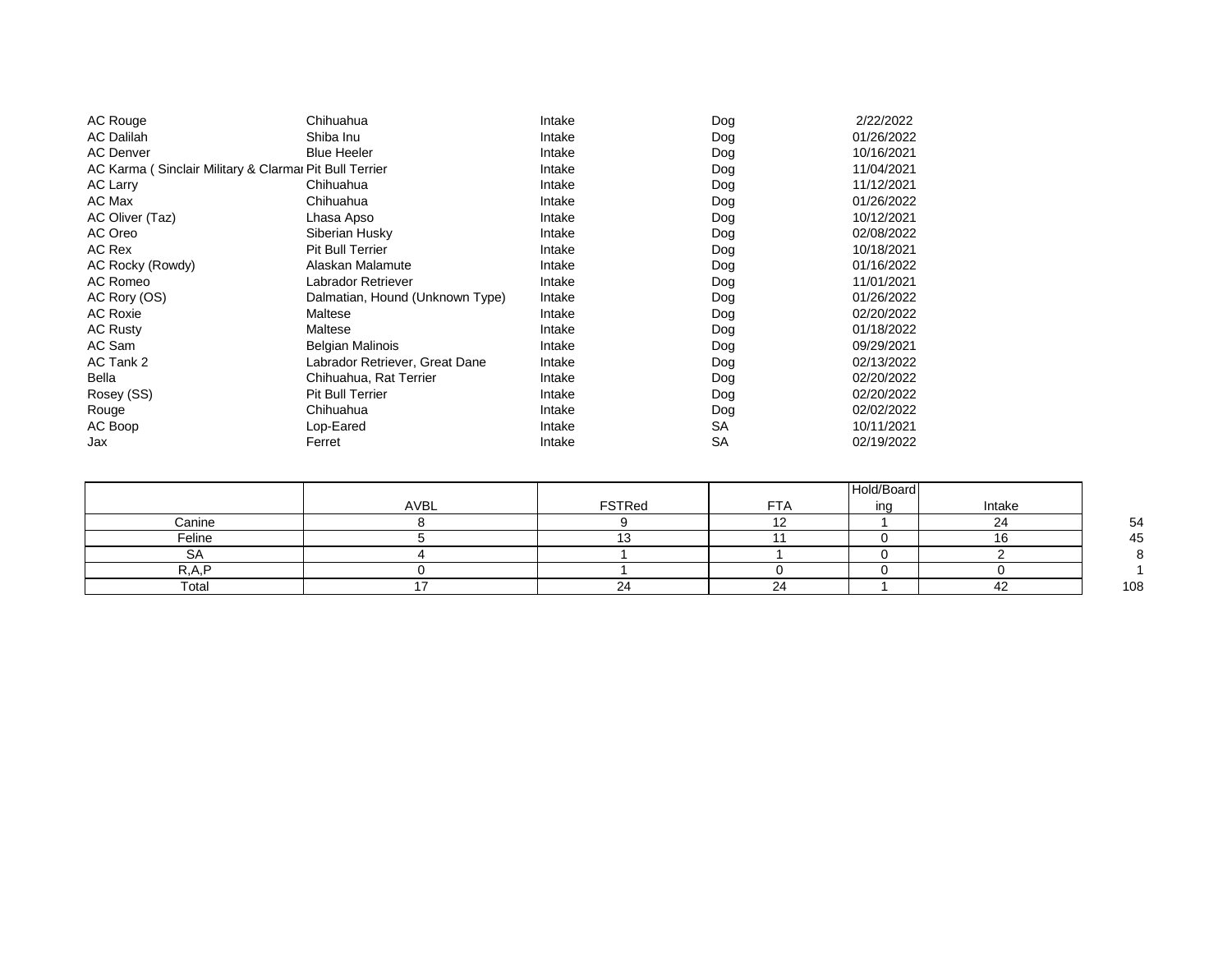### FHI OUTCOMES FEB 2022

| Outtake Date | Outtake Type | Average Length of Stay Pet Age Group |       | Pet Name                       | Pet Breed                                | Pet Type            |
|--------------|--------------|--------------------------------------|-------|--------------------------------|------------------------------------------|---------------------|
| 02/01/2022   | Adopted      | 3 months                             | Other | AC Tango                       | Tabby                                    | Cat                 |
| 02/07/2022   | Adopted      | 5 months                             | Other | <b>AC Drake</b>                | Domestic Short Hair                      | Cat                 |
| 02/09/2022   | Adopted      | 9 months                             | Adult | AC Georgia                     | Domestic Longhair                        | Cat                 |
| 02/09/2022   | Adopted      | 5 months                             | Other | AC Tigy                        | Domestic Shorthair                       | Cat                 |
| 02/22/2022   | Adopted      | 7 months                             | Other | <b>AC Archer</b>               | Domestic Shorthair                       | Cat                 |
| 02/22/2022   | Adopted      | 4 months                             | Adult | <b>AC Neville</b>              | Tabby                                    | Cat                 |
| 02/25/2022   | Adopted      | 7 months                             | Other | AC Liam                        | Domestic Shorthair, Tabby                | Cat                 |
| 02/25/2022   | Adopted      | 5 months                             | Other | AC Spaz (Tubs)                 | Domestic Shorthair, Tabby                | Cat                 |
| 02/25/2022   | Adopted      | 5 months                             | Other | <b>AC Sunshine</b>             | Domestic Shorthair, Tabby                | Cat                 |
| 02/25/2022   | Adopted      | about 1 month                        | Adult | AC Indy                        | Domestic Longhair                        | Cat                 |
| 02/25/2022   | Adopted      | about 1 month                        | Adult | <b>AC Sunny</b>                | Siamese                                  | Cat                 |
| 02/26/2022   | Adopted      | 9 months                             | Other | AC Sophia                      | Siamese                                  | Cat                 |
| 02/03/2022   | Adopted      | 3 months                             | Other | AC Freeway (AC Chepe) Havanese |                                          | Dog                 |
| 02/05/2022   | Adopted      | 6 months                             | Adult | <b>AC Rocky</b>                | <b>Pit Bull Terrier</b>                  | Dog                 |
| 02/09/2022   | Adopted      | 7 months                             | Other | <b>AC Dallas</b>               | Australian Shepherd                      | Dog                 |
| 02/09/2022   | Adopted      | 3 months                             | Adult | <b>AC Brutis</b>               | Doberman Pinscher                        | Dog                 |
| 02/12/2022   | Adopted      | 2 months                             | Adult | <b>AC Tanner</b>               | Chihuahua                                | Dog                 |
| 02/13/2022   | Adopted      | 3 months                             | Adult | AC Leo                         | Pomeranian                               | Dog                 |
| 02/14/2022   | Adopted      | 17 days                              | Other | AC Kenai                       | <b>Australian Shepherd</b>               | Dog                 |
| 02/17/2022   | Adopted      | 4 months                             | Adult | <b>AC Denver</b>               | <b>Blue Heeler</b>                       | Dog                 |
| 02/24/2022   | Adopted      | 5 months                             | Other | <b>AC Gracie</b>               | Pembroke Welsh Corgi                     | Dog                 |
| 02/24/2022   | Adopted      | 19 days                              | Other | Gracie                         | Pomeranian                               | Dog                 |
| 02/25/2022   | Adopted      | about 2 months                       | Other | Nicole (Stella)                | Labrador Retriever                       | Dog                 |
| 02/28/2022   | Adopted      | 4 months                             | Adult | Micah                          | Poodle (Miniature)                       | Dog                 |
| 02/15/2022   | Deceased     | less than 5 seconds                  | Other | AC Ear Tipped DLH              | Domestic Long Hair                       | Cat                 |
| 02/01/2022   | Deceased     | less than 5 seconds                  | Other | <b>Brewski</b>                 | <b>Boston Terrier</b>                    | Dog                 |
| 02/06/2022   | Deceased     | less than 5 seconds                  | Adult | Taco                           | Chihuahua                                | Dog                 |
| 02/18/2022   | Deceased     | 8 months                             | Other | AC Jerry (C Field)             | Gerbil                                   | <b>Small Animal</b> |
| 02/01/2022   | Euthanized   | 2 months                             | Adult | AC Mace (DA)                   | Pit Bull Terrier, Mastiff                | Dog                 |
| 02/10/2022   | Euthanized   | 9 months                             | Other | Louie                          | <b>Labrador Retriever</b>                | Dog                 |
| 02/14/2022   | <b>RTO</b>   | 5 months                             | Other | AC Zen                         | Domestic Medium Hair, Tabby              | Cat                 |
| 02/22/2022   | <b>RTO</b>   | 20 days                              | Adult | Tiger                          | Tabby                                    | Cat                 |
| 02/08/2022   | <b>RTO</b>   | 3 days                               | Adult | AC Bo                          | German Shepherd Dog                      | Dog                 |
| 02/08/2022   | <b>RTO</b>   | 3 days                               | Adult | <b>AC Diesel</b>               | Labrador Retriever                       | Dog                 |
| 02/13/2022   | <b>RTO</b>   | 1 day                                | Other | AC Zedd (2nd Offense)          | German Shepherd Dog                      | Dog                 |
| 02/14/2022   | <b>RTO</b>   | about 1 month                        | Adult | <b>AC Piper</b>                | English Springer Spaniel, Pit Bull T Dog |                     |
| 02/15/2022   | <b>RTO</b>   | less than 5 seconds                  | Other | <b>AC Ribeye</b>               | Beagle                                   | Dog                 |
| 02/16/2022   | <b>RTO</b>   | 14 days                              | Adult | <b>AC Smokey</b>               | German Shepherd Dog                      | Dog                 |
| 02/18/2022   | <b>RTO</b>   | 16 days                              | Other | <b>AC Angel</b>                | Chihuahua                                | Dog                 |
| 02/18/2022   | <b>RTO</b>   | 16 days                              | Other | Rouge                          | Chihuahua                                | Dog                 |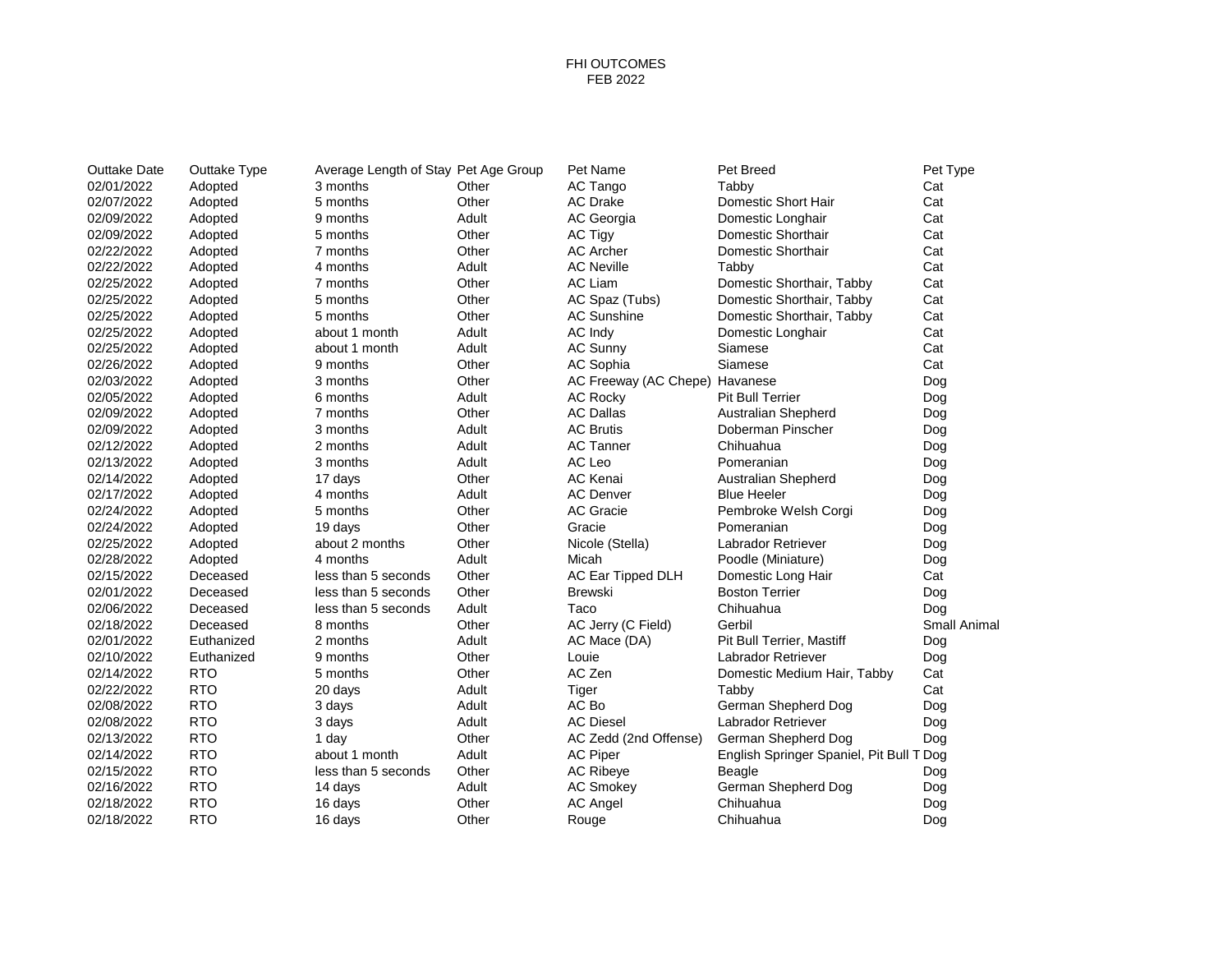#### FHI OUTCOMES FEB 2022

| 02/20/2022 | <b>RTO</b>  | less than 5 seconds | Other | <b>AC Roxie</b>    | Maltese                                  | Dog          |
|------------|-------------|---------------------|-------|--------------------|------------------------------------------|--------------|
| 02/24/2022 | <b>RTO</b>  | 2 days              | Adult | AC Lucy            | Goldendoodle                             | Dog          |
| 02/28/2022 | <b>RTO</b>  | less than 5 seconds | Adult | <b>AC Buddy</b>    | Labrador Retriever, Pit Bull Terrier Dog |              |
| 02/03/2022 | <b>RTO</b>  | less than 5 seconds | Other | <b>AC Frannie</b>  | Dachshund                                | Dog          |
| 02/05/2022 | <b>RTO</b>  | less than 5 seconds | Other | AC Chubby          | Labrador Retriever                       | Dog          |
| 02/08/2022 | <b>RTO</b>  | less than 5 seconds | Other | AC Ellie           | Pug, Beagle                              | Dog          |
| 02/13/2022 | <b>RTO</b>  | less than 5 seconds | Other | AC Kai             | German Shepherd Dog                      | Dog          |
| 02/15/2022 | <b>RTO</b>  | less than 5 seconds | Other | <b>AC Gunner</b>   | Beagle                                   | Dog          |
| 02/20/2022 | <b>RTO</b>  | less than 5 seconds | Adult | <b>AC Daisy</b>    | German Shorthaired Pointer               | Dog          |
| 02/26/2022 | <b>RTO</b>  | less than 5 seconds | Adult | AC Toby            | Husky                                    | Dog          |
| 02/23/2022 | RTO.        | 4 davs              | Other | Jax                | Ferret                                   | Small Animal |
| 02/01/2022 | Transferred | 16 days             | Adult | Darla              | Tortoiseshell                            | Cat          |
| 02/07/2022 | Transferred | 5 months            | Adult | <b>AC Clairice</b> | Tabby                                    | Cat          |
| 02/19/2022 | Transferred | less than 5 seconds | Other | <b>AC Coyote</b>   | coyote                                   | Other        |
|            |             |                     |       |                    |                                          |              |

|            | Canine  | Feline | Sm Animal | $\sim$ | Wildlife/Other | Total |
|------------|---------|--------|-----------|--------|----------------|-------|
| <b>RTC</b> | ົ<br>∠∪ |        |           |        |                | 23    |
| Adopted    |         |        |           |        |                | 24    |
| TRFR       |         |        |           |        |                |       |
| DOA/Euth   |         |        |           |        |                |       |
| Total      | ົ<br>ບບ |        |           |        |                | 56    |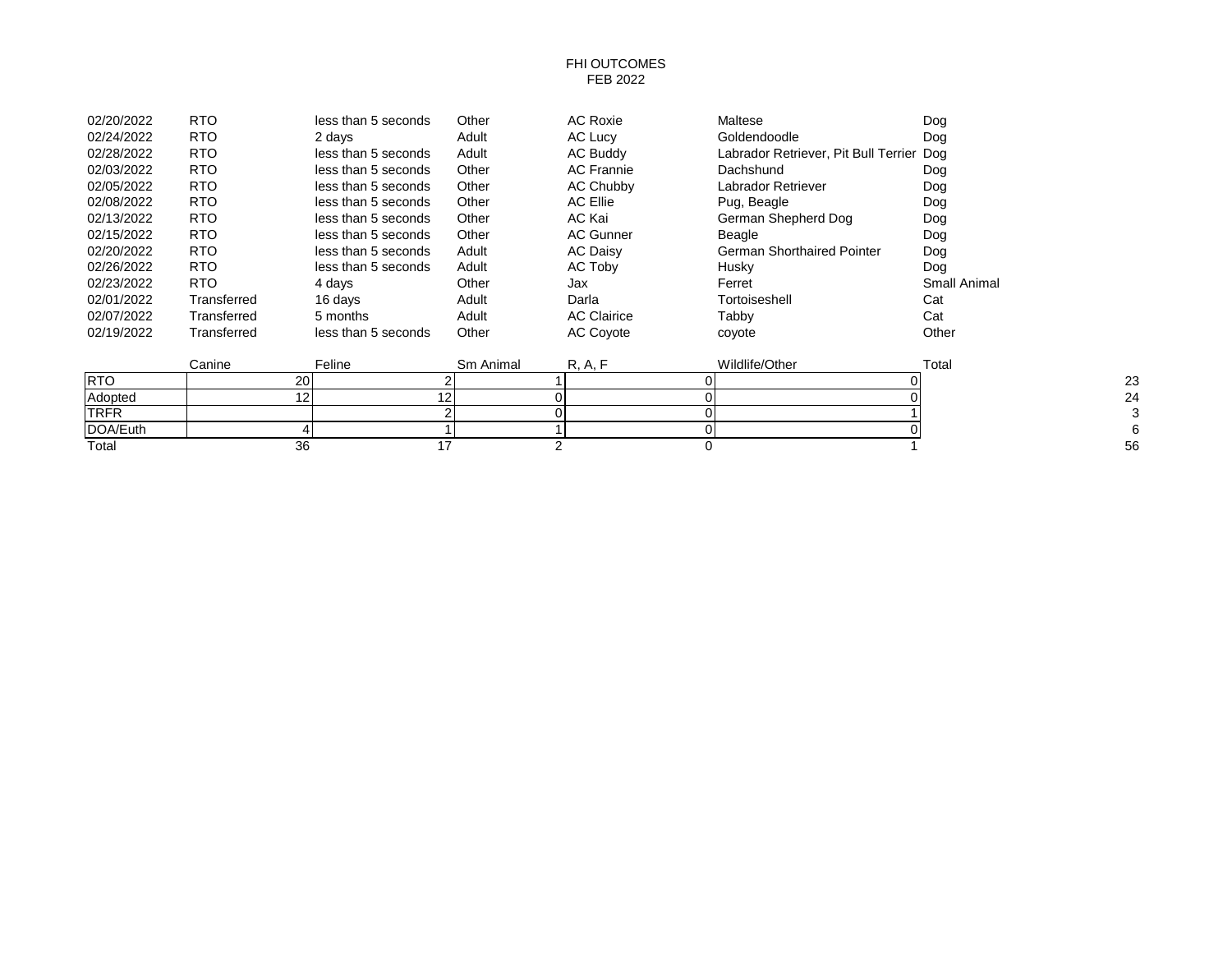# FHI ACTIVITY SUMMARY FEB 2022

| <b>TOTAL CALLS</b>   |                        | 6            |
|----------------------|------------------------|--------------|
|                      | <b>CITY</b>            | 5            |
|                      | <b>COUNTY</b>          | $\mathbf 1$  |
|                      |                        |              |
|                      | <b>DOMESTIC ANIMAL</b> | 5            |
|                      | <b>WILDLIFE</b>        | $\mathbf{1}$ |
|                      | <b>REGULAR HOURS</b>   | 5            |
|                      | <b>AFTER HOURS</b>     | $\mathbf{1}$ |
|                      |                        |              |
| MICROCHIPS SOLD      |                        | 4            |
| <b>LICENSES SOLD</b> |                        | 28           |
| <b>COMPLAINTS</b>    |                        | 0            |
| <b>TOTAL STRAYS</b>  |                        | 20           |
| <b>TNR PROJECTS</b>  | <b>PENDING</b>         | 0            |
|                      | <b>IN PROGRESS</b>     | 0            |
|                      | <b>CLOSED</b>          | 0            |